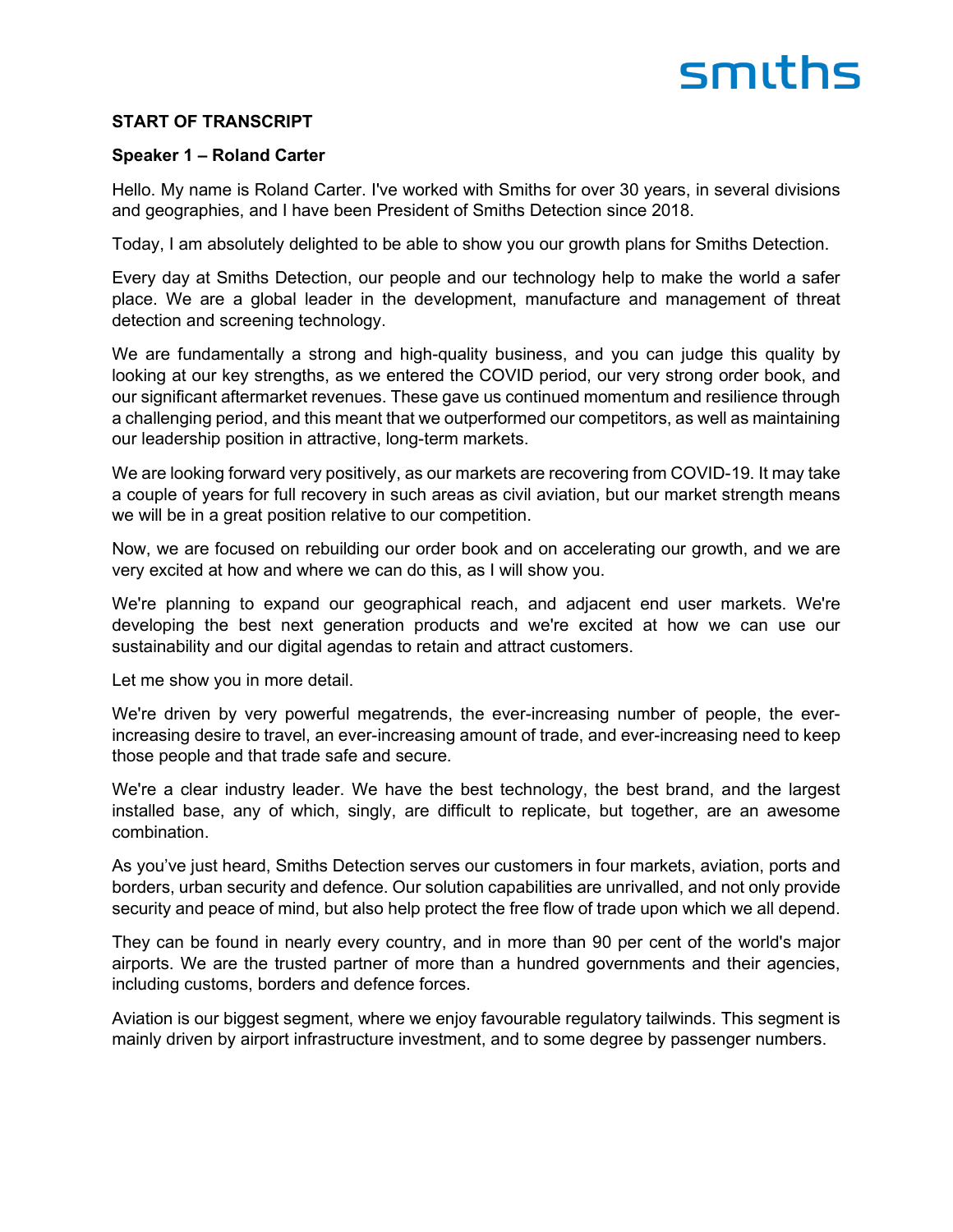Urban security is our second largest segment, 14 per cent of revenue. Demand is certainly set to grow because of an increasing range of threats. There are three important subsegments, critical infrastructure, public venues, and logistics.

Important borders, which contributes seven per cent of our revenue, the growth of global trade, is expected to increase the demand for security and screening equipment, including digital solutions, to improve inspection efficiency.

The final three per cent of revenue comes from defence, whose clear purchasing cycles provide relative certainty. Here, emerging threats are generating global demand for mobile and adaptable detection equipment for chemical agents and for biological threats.

As a division of Smiths, we are fully aligned with the Group's overall ambition, to serve our customers, to create leading technology, which improves our world, to prioritise sustainable growth, to be excellent in our execution, and to look after those people who make this an outstanding Company.

The fundamentals of our business are very strong. We're a clear market leader, we are passionate about technology and teamwork. This helps us develop new hardware and software solutions to both address our customers' problems and maintain our brand-leading position.

Smiths Detection is well known for our unrivalled domain expertise and innovation, and we always work with our customers to develop solutions that address their specific requirements. These solutions can then be offered to the rest of our customer base.

To maintain our position and reputation, we make significant investments in R&D, with 7.4 per cent of our revenue invested in financial year '21 - over £500 million in the past 10 years.

The strength of our position is reflected in our unparalleled installed base, with equipment in almost every country in the world. Our incredible 800-plus service team across the globe provide the best service in the industry, but we don't rest on our laurels, and we are committed to constantly improving our service offering. The most recent example of this is the launch of a dedicated service management system, and, as mentioned, we have demonstrated resilience during this challenging time, thanks to our strong order book and aftermarket revenue.

Today, as we are beginning to recover from the impact of COVID-19, we are very excited by the emerging opportunities, and are focused on rebuilding our order book, and accelerating our growth in several key areas.

Specifically, we are focusing on growth, both geographically and in new market segments. We are well established in Europe and the USA, and are continuing to expand in growing markets, such as India and China, where localisation is a key part of our strategy.

We are pursuing opportunities to increase revenue from markets beyond aviation, which will help us consolidate our position as a leader in the detection industry in all sectors. We will continue to develop new products rapidly, so that we can offer new solutions and enhanced capabilities to our customers and strengthen our relationship with them yet further.

Digital solutions will be a major focus in our technology development, bringing operational and security advantages to our customers, without the need for frequent replacement of original equipment. This has the positive effect of lengthening the amount of time our equipment is in use.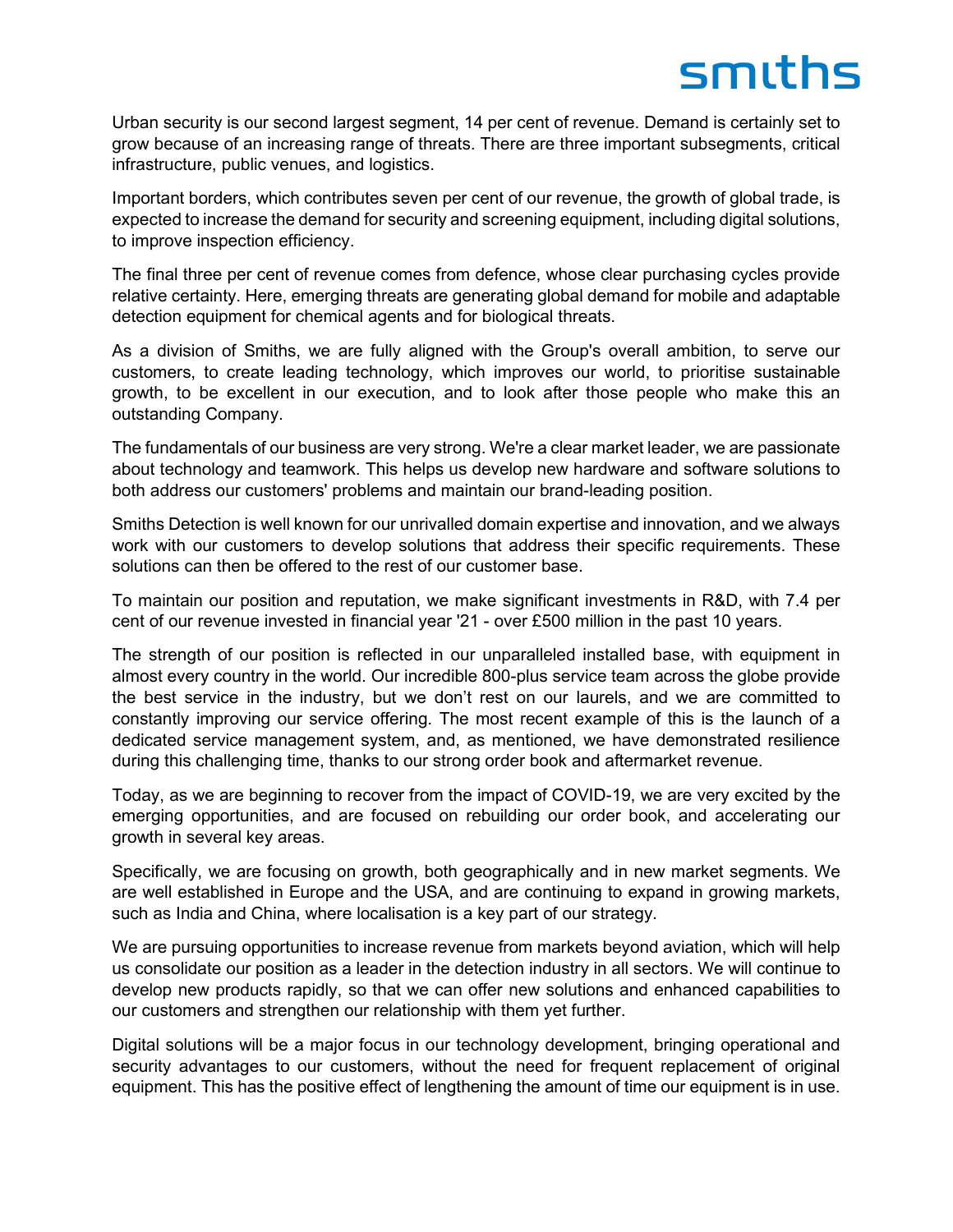The digital development relates directly to our sustainability agenda, where we will bring value to our customers and savings to the business, through product renewals and upgrades.

New platforms, such as biological and chemical detection, will enable our growth in adjacent segments.

Finally, any acquisitions and new partnerships will be made strategically, to bring new capabilities and technologies in-house, offering more to existing customers, while broadening our market appeal.

Like most other sectors, ours was impacted by COVID-19, which led to lower spending by all customers. However, as we have highlighted, our strong order book enabled us to outperform competitors during this time and sets us up well as the market returns.

We continue to be propelled by powerful fundamental drivers of our business - increasing threats, and threat levels, international trade, and increases in the number of people who wish to travel. As our customers recover from the pandemic, they will be looking for solutions that provide high levels of security, while reducing their operating costs.

We have those solutions today, to meet those needs, automatic threat recognition, and centralised screening.

We expect growth in the aviation sector to return to pre-pandemic levels in 2024, with our other segments recovering in line with global GDP.

As demand returns, we are ready to support our customers, and rebuild our order book, to maintain our industry-leading position.

#### **Speaker 2 - Scott Dullard**

My name's Scott Dullard. I'm the Head of Aviation Operations and Security at Melbourne Airport. We've been partnered with Smiths Detection for a little over 10 years, working with them to deploy technology around our airport for security screening.

We choose to partner with Smiths Detection for two key reasons (1) their technology and how that solves the security problems of now and into the future, but (2) their commitment to understanding the customer, taking on our feedback, understanding our values and priorities, and ensuring that that is part of their offering and their future developments.

A great example of this was when we partnered with Smiths to deploy the 6040 CTiX within our passenger screening point. That started with a trial, one of the first trials with Smiths in the world, and certainly the first trial in Australia, for the rollout of the CT equipment.

Working together to test the equipment, to ensure it met key outcomes for us of improving security as experience, delivering on increased customer experience and finding operational efficiencies.

This was done through the technology's ability for people to leave their laptops, their liquids, aerosols, et cetera, in bags, so making it easier for the passenger to get through the process. Also, the technology reducing false alarm rates, giving better data or information to the screeners, to make security-based decisions. Then, lastly, data for us, as airport management, to make sure that we've got the right resources on the screening points to deliver on those outcomes.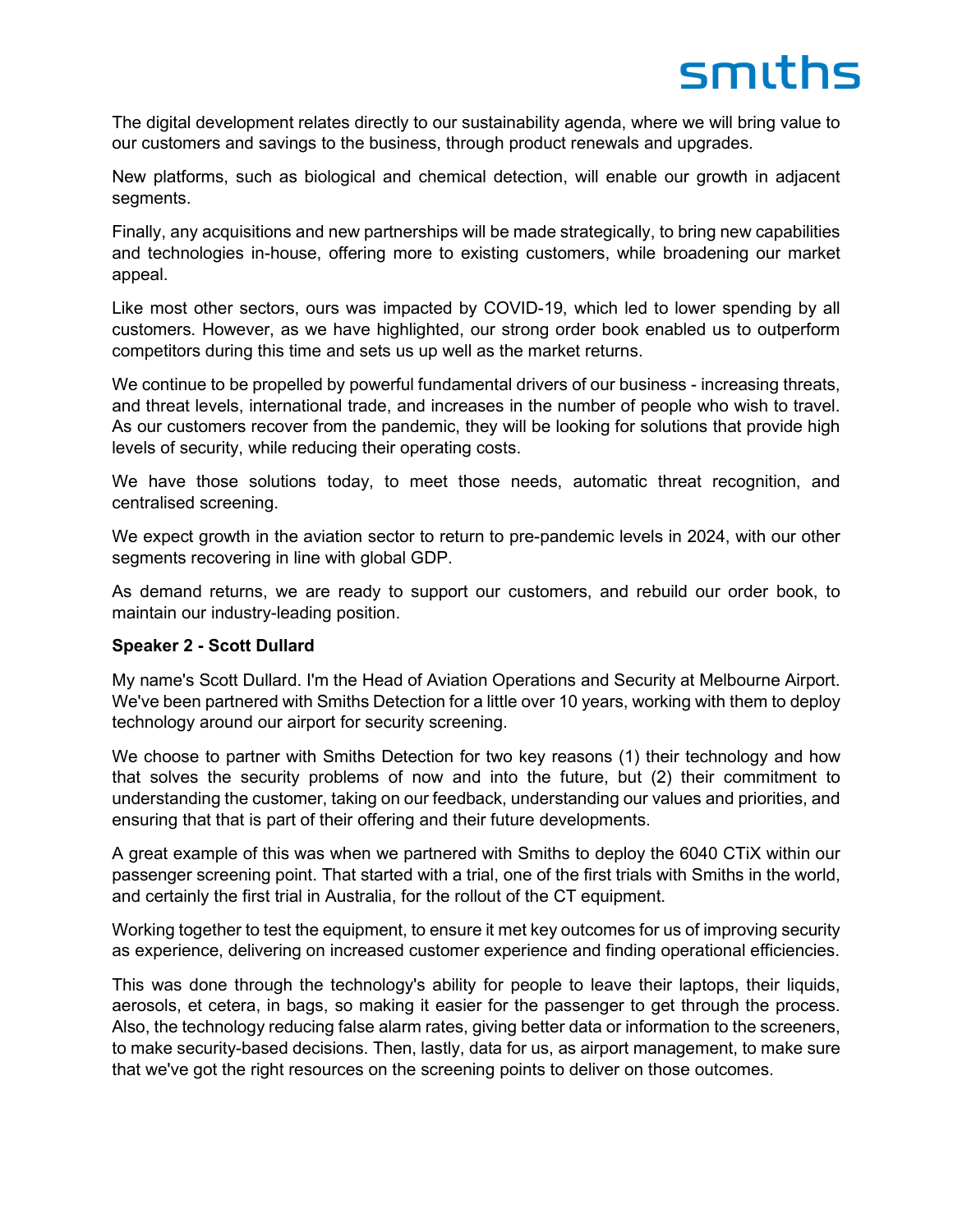We're very proud and grateful for our strategic partnership that we have with Smiths Detection. We're very confident into the future that we'll continue to solve problems together, aligned with those core principles for us, of success, which is the security outcomes, the passenger experience and operational efficiencies. We're confident that we'll continue to solve the future problems together.

**Speaker 1** - We see many exciting opportunities, both in our core markets, as well as specific geographies and subsegments. We're looking to expand our non-aviation business by focusing on adjacencies and developing our offering to deliver products that respond to customer requirements.

These are, a digitally centred X-ray product built specifically for the urban security market, biological threat detection for the mail rooms, and improved screening systems for rail.

We're also developing alternate business models, so we can supply more large-scale, short-term events in selected markets, and adapting our ways of working to suit our customers' requirements.

We are already growing our aftermarket revenues significantly, through digitisation, our sustainability agenda, and expanding our training offering.

Our continued expansion in high growth markets, such as India and China, is important for future growth. This depends on strategic partnerships and localisation, therefore we are developing and manufacturing products on a market-by-market basis. This allows us to take advantage of national initiatives to build products in specific countries and supports our working capital and sustainability targets.

As always, technology leadership is core to our future. All recent and future product launches across our segments are aimed at providing customers with advances and efficiencies. Let me take you through some, in more detail.

We have a great reputation for developing platform products, with enhanced capabilities that solve our customers' problems, working closely with them to develop these solutions and transforming these solutions into global offerings.

A good example of this is our rail cargo screener. This uses very powerful X-rays to screen moving rail carts and wagons for both contraband and dangerous items.

At the request of the US Customs and Border Protection Agency, we enhanced this technology for faster screening, to make freight deliver safer, whilst improving logistics, to keep freight moving.

We can now X-ray 300 millimetres of steel travelling at 20 kilometres an hour, while providing better image quality, and the ability to screen continuously for 30 minutes. This allows freight trains to be screened without interruption. This development has led to Smiths Detection being named as one of only three companies able to bid for rail scanner contracts with this customer, a body that has up to £275 million to spend on this technology over the next five years.

We received an initial order of £10 million, and now we're confident we will win more of this.

Having made this enhancement for one customer, we can now provide these same benefits to other customers and offer this product to other rail networks throughout Europe, Asia and Americas.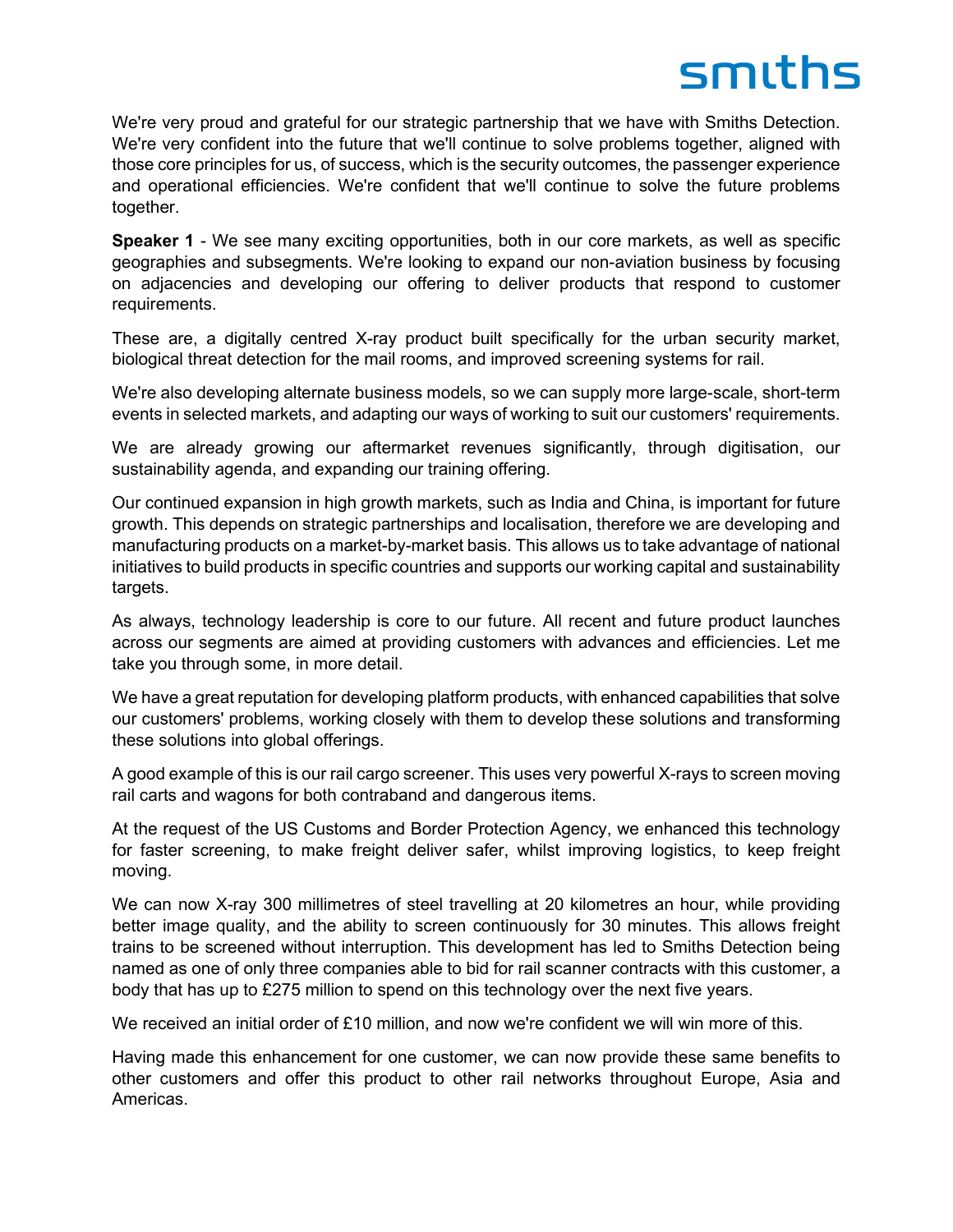Moving on to sustainability. This is absolutely central to our agenda, focused on reducing our impact on the planet as much as possible, while being commercially more effective. Which means, keeping our equipment in service as long as possible, while maintaining security and equipment operation at an optimal level.

We achieve this in three ways. By considering product sustainability at the earliest stage of design, by improving energy efficiency, and by improving product longevity through repair and renewal.

Our commitment to the customer care allows us to maintain and repair equipment, and we leverage our digital service offering to improve our speed of response to the customers.

We renew and extend the life of our products, though mid-life upgrades, to keep them in operation even longer, while also bringing new technological capabilities to our customers, which helps maintain their utilisation of our product.

We see enormous potential for refurbishment, and for passing the benefits on to our customers, and thereby strengthening our relationship with them.

Already, as of today, 10 per cent of our spare parts are refurbished for future use. We're also repurposing more equipment for use in the rental and leasing markets, which helps us appeal to new markets, where the price of the original equipment may be a barrier.

By maintaining close relationships with our customers, we ensure that we are around to remove the equipment when it reaches its end of life, and provide them with new solutions, as well as the responsible disposal of the old equipment.

There continues to be a growing need for the detection of biological and chemical threats that risk both lives and revenue. We're already a niche player in this field, and we're now looking to expand our capabilities to address more of our customers' problems and to enter new markets.

Our successful acquisition of PathSensors has allowed Smiths Detection to broaden its capabilities within the biological spectrum. This is both relevant to our existing customers and also allows us to open up adjacencies, notably agriculture and food safety.

At the same time, we're working closely with customers in the defence field, to adapt technology and to provide more capability and to protect people from emerging threats.

For example, we recently developed an adaptor to improve the capabilities of our portable chemical detector, LCD, to detect for narcotics and a broadened library of explosives. This makes the product more attractive to customers outside the fence, such as first responders and law enforcement.

To summarise, we are very excited at the future in front of us. Smiths Detection is a clear leader across the globe, with incredible people, leading products, and best in class customer care. Our unrivalled position has been exemplified through our strong order book and aftermarket that saw us through the worst of the COVID-19 pandemic.

As we prepare for the future growth, we are dedicated to developing the best next generation products for our customers, expanding our geographic reach yet further, developing our activities in adjacent markets, to expand revenues, and leveraging our sustainability and digital agendas, to retain and attract customers.